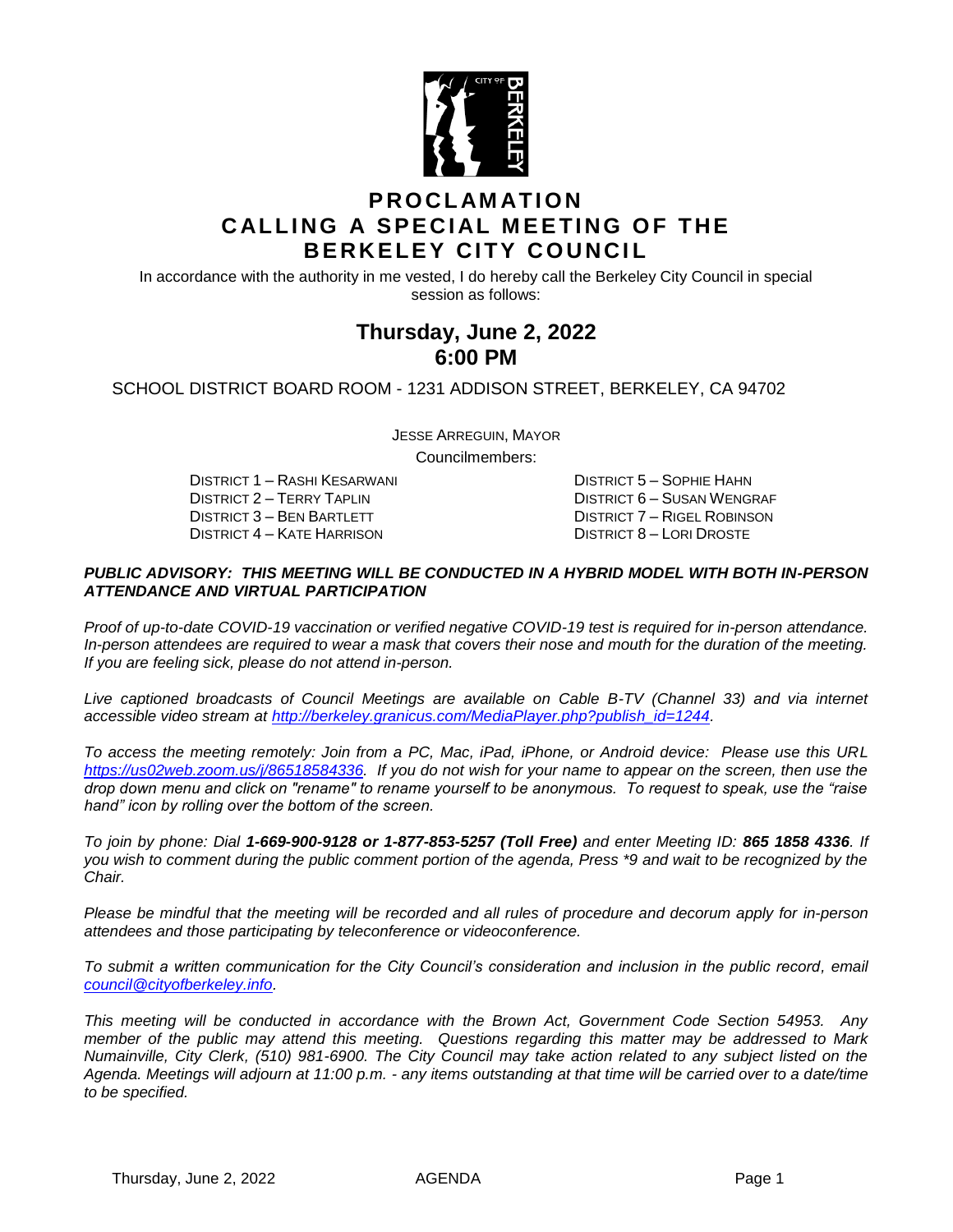# **Preliminary Matters**

### **Roll Call:**

# **Action Calendar – Public Hearing**

*Staff shall introduce the public hearing item and present their comments. This is followed by five-minute presentations each by the appellant and applicant. The Presiding Officer will request that persons wishing to speak line up at the podium, or use the "raise hand" function in Zoom, to be recognized and to determine the number of persons interested in speaking at that time.*

*Up to ten (10) speakers may speak for two minutes. If there are more than ten persons interested in speaking, the Presiding Officer may limit the public comment for all speakers to one minute per speaker. Speakers are permitted to yield their time to one other speaker, however no one speaker shall have more than four minutes. The Presiding Officer may with the consent of persons representing both sides of an issue allocate a block of time to each side to present their issue.*

*Each member of the City Council shall verbally disclose all ex parte contacts concerning the subject of the hearing. Councilmembers shall also submit a report of such contacts in writing prior to the commencement of the hearing. Written reports shall be available for public review in the office of the City Clerk.*

# **Action Calendar – Public Hearing**

#### **1. Ashby and North Berkeley BART Station Areas: Proposed Zoning and General Plan Amendments, City and BART Joint Vision and Priorities, Associated Environmental Review Documents and City and BART Memorandum of Agreement**

### **From: City Manager**

**Recommendation:** Conduct a public hearing and upon conclusion:

1. Adopt a Resolution (a) certifying the Final Environmental Impact Report (EIR), adopting the California Environmental Quality Act (CEQA) Findings and Statement of Overriding Considerations, adopting mitigation measures, and adopting a Mitigation Monitoring and Reporting Program (MMRP) for the proposed zoning and General Plan, Municipal Code, and Map amendments; (b) amending the General Plan to include the Ashby and North Berkeley BART Mixed Use Transit Oriented Development General Plan Land Use Classification text and map amendments; and (c) adopting the City and BART Joint Vision and Priorities (JVP) for Transit Oriented Development at the Ashby and North Berkeley BART Stations (Attachment 1 to the report, Exhibits A - F); and

2. Adopt first reading of an Ordinance to amend the Berkeley Municipal Code to create the Residential-BART Mixed-Use District Residential Zone District (Chapter 23.202.150) and additional conforming amendments to other sections of the Municipal Code in order to ensure that the provisions are comprehensively and consistently incorporated into the Berkeley Zoning Ordinance (Attachment 2 to the report); and

3. Adopt a Resolution adopting the Memorandum of Agreement (MOA) regarding North Berkeley and Ashby Transit-Oriented Developments (Attachment 3 to the report).

**Financial Implications:** See report

Contact: Paul Buddenhagen, City Manager's Office, (510) 981-7000

## **Adjournment**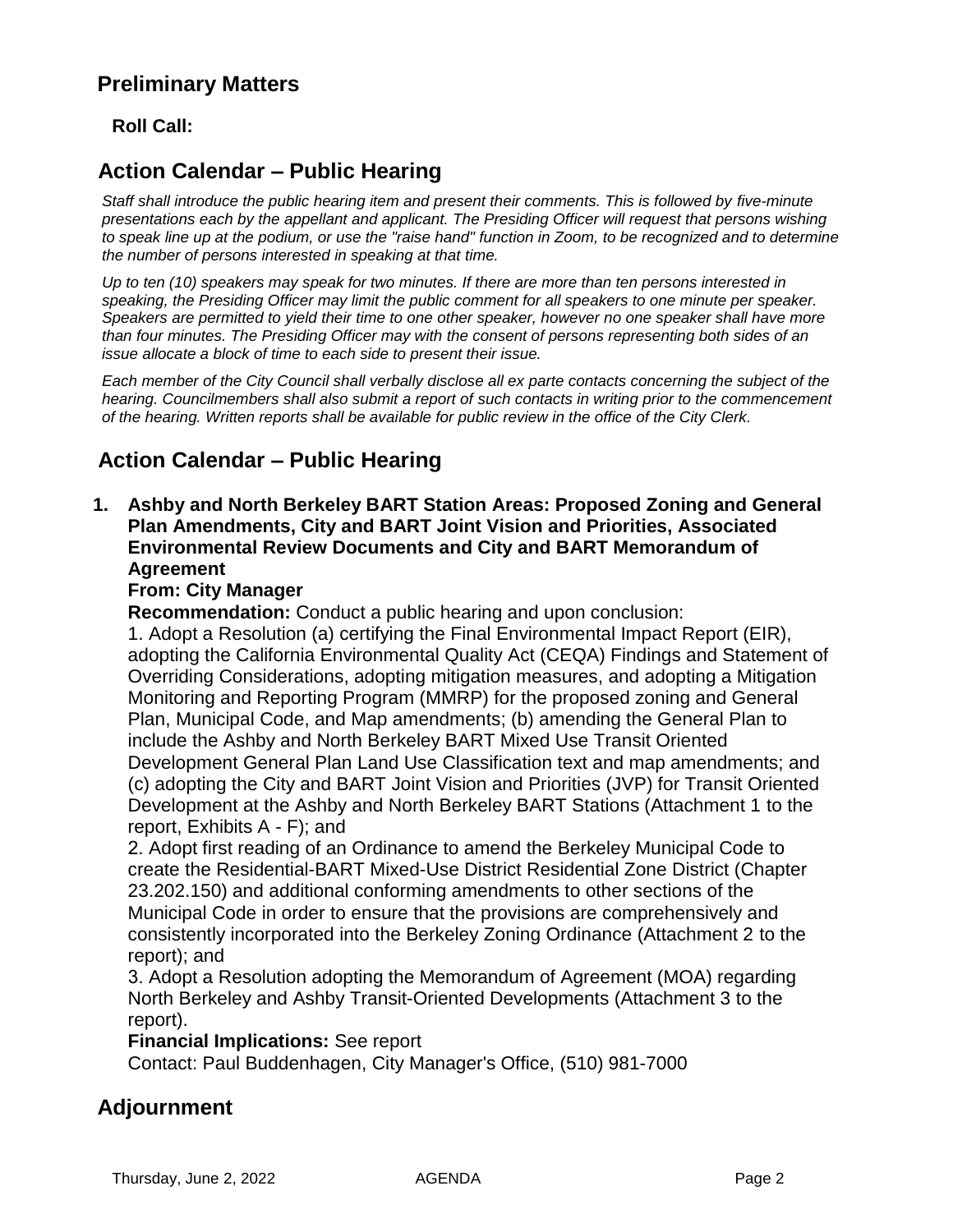I hereby request that the City Clerk of the City of Berkeley cause personal notice to be given to each member of the Berkeley City Council on the time and place of said meeting, forthwith.

IN WITNESS WHEREOF, I have hereunto set my hand and caused the official seal of the City of Berkeley to be affixed on this 23<sup>rd</sup> day of May 2022.

eux Arreguin

Jesse Arreguin, Mayor Public Notice – this Proclamation serves as the official agenda for this meeting.

ATTEST: Mart Sprining

Date: May 23, 2022 Mark Numainville, City Clerk

*NOTICE CONCERNING YOUR LEGAL RIGHTS: If you object to a decision by the City Council to approve or deny a use permit or variance for a project the following requirements and restrictions apply: 1) No lawsuit challenging a City decision to deny (Code Civ. Proc. §1094.6(b)) or approve (Gov. Code 65009(c)(5)) a use permit or variance may be filed more than 90 days after the date the Notice of Decision of the action of the City Council is mailed. Any lawsuit not filed within that 90-day period will be barred. 2) In any lawsuit that may be filed against a City Council decision to approve or deny a use permit or variance, the issues and evidence will be limited to those raised by you or someone else, orally or in writing, at a public hearing or prior to the close of the last public hearing on the project.*

Archived indexed video streams are available at:

[https://berkeleyca.gov/your-government/city-council/city-council-agendas.](https://berkeleyca.gov/your-government/city-council/city-council-agendas) Channel 33 rebroadcasts the following Wednesday at 9:00 a.m. and Sunday at 9:00 a.m.

Communications to the City Council are public record and will become part of the City's electronic records, which are accessible through the City's website. **Please note: e-mail addresses, names, addresses, and other contact information are not required, but if included in any communication to the City Council, will become part of the public record.** If you do not want your e-mail address or any other contact information to be made public, you may deliver communications via U.S. Postal Service to the City Clerk Department at 2180 Milvia Street. If you do not want your contact information included in the public record, please do not include that information in your communication. Please contact the City Clerk Department for further information.

Any writings or documents provided to a majority of the City Council regarding any item on this agenda will be made available for public inspection at the public counter at the City Clerk Department located on the first floor of City Hall located at 2180 Milvia Street as well as posted on the City's website at [https://berkeleyca.gov/.](https://berkeleyca.gov/)

> Agendas and agenda reports may be accessed via the Internet at: <https://berkeleyca.gov/your-government/city-council/city-council-agendas> and may be read at reference desks at the following locations:

City Clerk Department - 2180 Milvia Street, First Floor Tel: 510-981-6900, TDD: 510-981-6903, Fax: 510-981-6901 Email: clerk@cityofberkeley.info

Libraries: Main – 2090 Kittredge Street, Claremont Branch – 2940 Benvenue, West Branch – 1125 University, North Branch – 1170 The Alameda, South Branch – 1901 Russell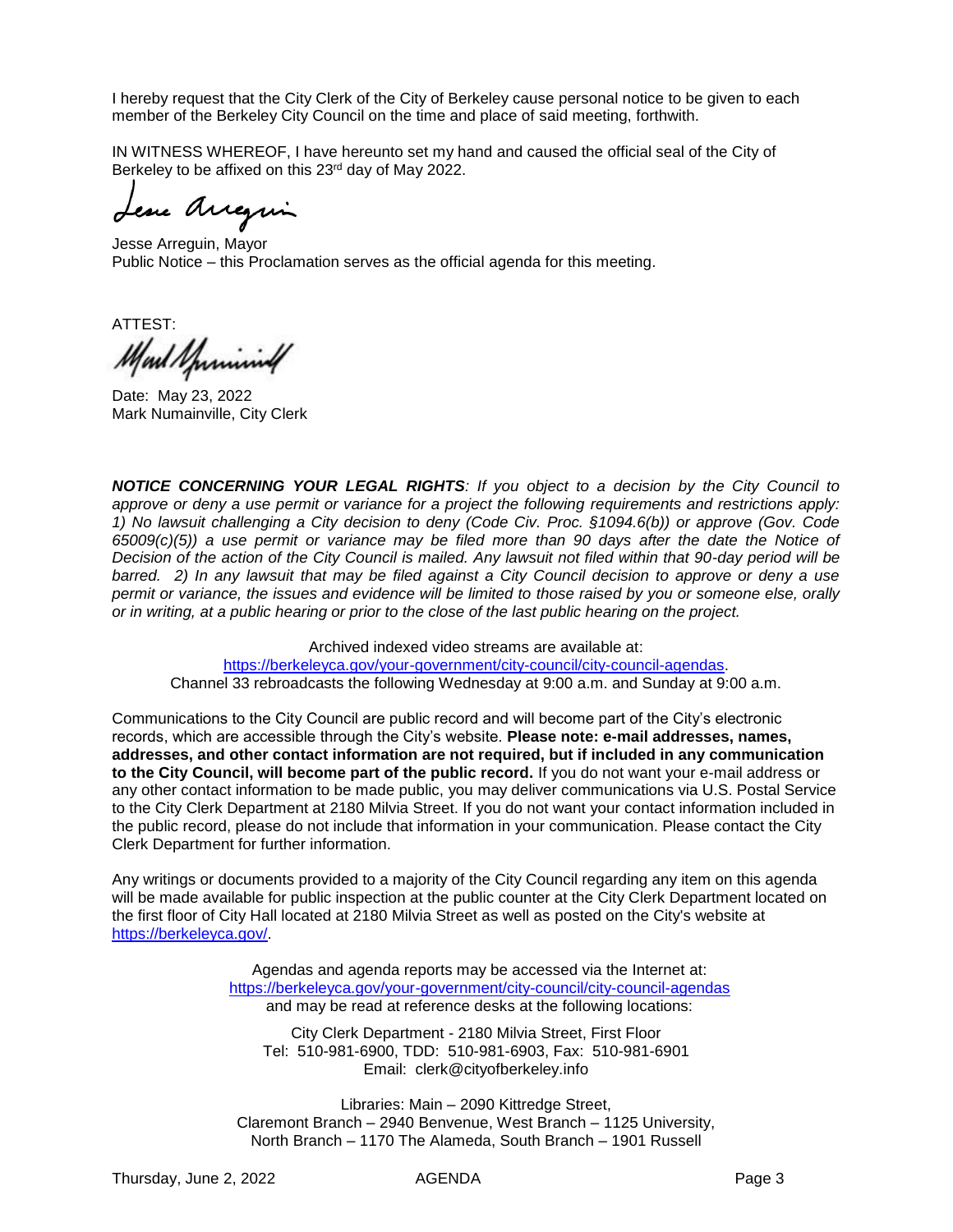#### COMMUNICATION ACCESS INFORMATION:

This meeting is being held in a wheelchair accessible location.

To request a disability-related accommodation(s) to participate in the meeting, including auxiliary aids or services, please contact the Disability Services specialist at (510) 981-6418 (V) or (510) 981-6347 (TDD) at least three business days before the meeting date.

Attendees at public meetings are reminded that other attendees may be sensitive to various scents, whether natural or manufactured, in products and materials. Please help the City respect these needs.



Captioning services are provided at the meeting, on B-TV, and on the Internet. In addition, assisted listening devices for the hearing impaired are available from the City Clerk prior to the meeting, and are to be returned before the end of the meeting.

### **Communications**

*Council rules limit action on Communications to referral to the City Manager and/or Boards and Commissions for investigation and/or recommendations. All communications submitted to Council are public record. Copies of individual communications are available for viewing at the City Clerk Department and through [Records Online.](https://records.cityofberkeley.info/)*

### **Ashby and North Berkeley BART Development**

- 1. Ethan Byxbe
- 2. Tom Reilly
- 3. Linda Rosen
- 4. Larry Orman
- 5. Sue Martin
- 6. Rose Ann Cochran
- 7. Adam Davis and Oana Cogan
- 8. Nina Torcoletti
- 9. North Berkeley Neighborhood Alliance
- 10.Ian Petrich
- 11.Cece Littlepage
- 12.Becki and Peretz Wolf-Prusan
- 13.Anne Boersma (2)
- 14.Laura Garcia Moreno
- 15.Carolyn McNiven
- 16.Stephanie Manning
- 17.Rachel Bradley
- 18.Sabina McMurtry
- 19.Cherie Hearne
- 20.Diana Bohn
- 21.Sue Martin
- 22.Ernie Mansfield
- 23.Phil Allen
- 24.David Brandon
- 25.Michelle Pasternack
- 26.Aimee Baldwin
- 27.Emily Klion
- 28.Steve Sperber
- 29.Richard Links
- 30.Doris Nassiry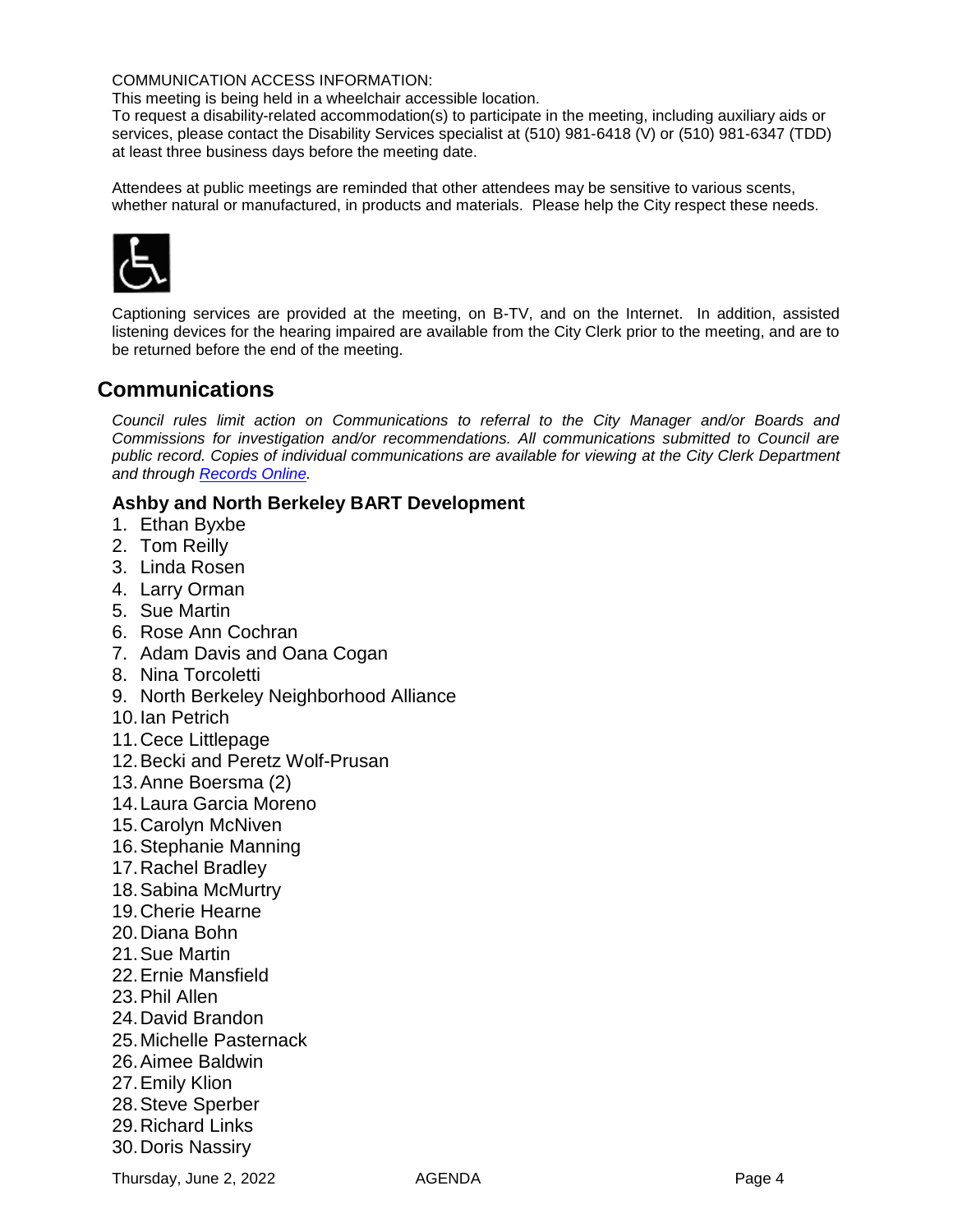### **Communications**

31.Vicki Sommer 32.Roberta Silverstein 33.Barbara Rydlander 34.Valerie Dow 35.Laura Magnani 36.Kathleen Davis 37.Zelda Bronstein 38.Julieta Pisani McCarthy (2) 39.Toni Casal 40.Todd Jailer 41.Verna Uchida 42.Herbert Dang 43.Mary Louise Zernicke 44.Margaret Tormey 45.Councilmember Harrison 46.Sean Martin -Hamburger 47.Kerna Trottier 48.Leni Siegel 49.Dan Sibley 50.Ivan and Sarah Diamond 51.Josh Gutwill 52.Sue Jones 53.Inette Dishler 54.Elisa Mikiten 55.James Babcock 56.Susan DeMersseman 57.Scott Selmanoff 58.Barbara Shayesteh 59.Kris Muller 60.Leslie Dickersin 61.Eleni Sotos 62.David Ushijima 63.Emily McAfee 64.Karen Jacobs 65.Milo Trauss 66.Berkeley Neighborhood Council 67.Donna Mickleson 68.Jack Sawyer 69.Walter Wood 70.Ida Kuluk 71.Jackson Lester 72.Meryl Siegal 73.Larry Orman 74.Campbell B 75.Stephen Most 76.Rick Marcus 77.Kathleen Carroll 78.Jenifer Steele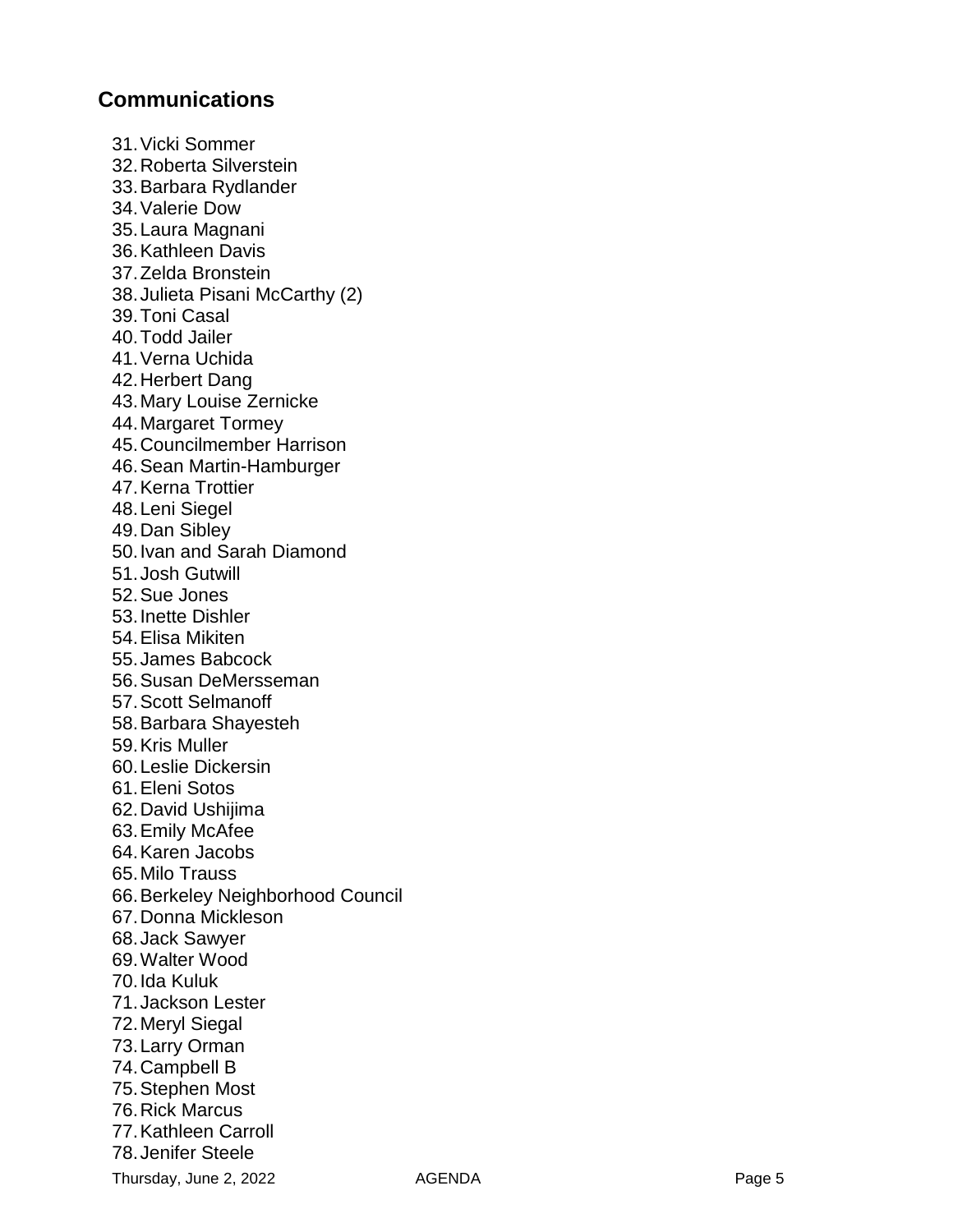## **Communications**

79.Robert Dering and Gay Gale 80.Mark Ally 81.Maris Arnold 82.Justin Baldwin 83.Margot Smith 84.Stephen Wood 85.Leni Siegel 86.Judith Brown and Shannon Brown 87.Louise Rosenkrantz 88.Tobey Wiebe 89.Jonathan Lipschutz 90.Linda Wood 91.Phyllis Oyama 92.Leslie Stone 93.Sally Hughes 94.Seth Kimball 95.Rob Wren 96.Michele Arreola -Burl 97.Todd Darling 98.Roberta Silverstein 99.Stephen Sperber 100. Janel Coleman and Berne Reuben 101. Nancy Graham 102. Priscilla Hine 103. Chris McKee 104. Kenneth Gross 105. Ednah Beth Friedman 106. Janice Schroeder 107. Cecile Leneman 108. Jeannette MacMillan 109. Joan Hamilton 110. Catherine Ronneberg 111. Linda Rosen 112. Cressida Simpson 113. Jordan Harrison 114. Charlene Harrington 115. Margaret Pritt 116. Ben Domingue 117. Toni Mester 118. Summer Brenner 119. Lynn Cooper 120. Tobey Wiebe 121. Phyllis Rothman 122. John Carroll 123. Lee Bishop 124. Louise Specht 125. Phyllis Orrick

126. Megan Wachpress